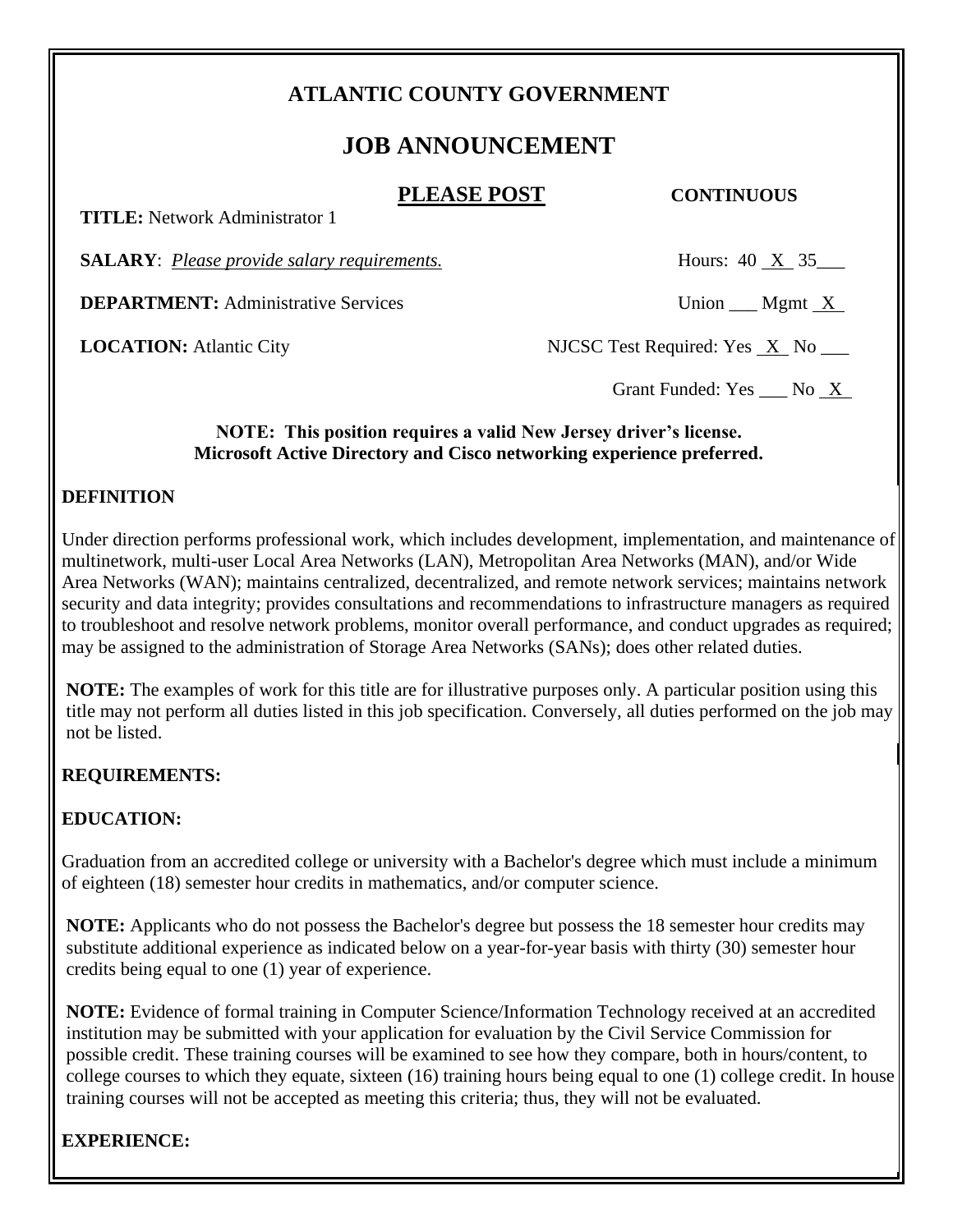Three (3) years of experience in the development, implementation, and maintenance of multinetwork, multiuser Local Area Networks (LAN), Metropolitan Area Networks (MAN), and/or Wide Area Networks (WAN) environments.

**NOTE:** For positions involved in the administration of a Storage Area Network, in lieu of the above experience requirement, applicants must have three (3) years of experience installing, configuring, and supporting network hardware and software, at least one (1) year of which shall have been in the planning, implementation, and support of storage area network and related technologies.

# **LICENSE:**

Appointees will be required to possess a driver's license valid in New Jersey only if the operation of a vehicle, rather than employee mobility, is necessary to perform essential duties of the position.

# **EXAMPLES OF WORK:**

Supervises the development, implementation, and maintenance of multinetwork, multi-user environment.

Maintains availability of centralized, decentralized, and remote network services including but not limited to file service, printing, local electronic mail, Internet electronic mail, office applications, remote access, Internet web connectivity, and mainframe gateway.

Schedules and dispatches resources to track/troubleshoot/correct network related issues either logged through the help desk and/or recorded through the monitoring of the network.

Plans and installs software updates and patches to network operating systems, server-based applications, and centralized services.

Plans and installs hardware upgrades for network servers, gateways, and associated telecommunication devices.

Maintains accurate and up-to-date documentation for network hardware/software.

Plans, configures, and troubleshoots networked devices including but not limited to printers, personal computers, facsimile, modems, plotters, and scanners.

Plans, configures, and troubleshoots network client software installations and updates.

Provides guidance to infrastructure managers/technicians to troubleshoot and resolve network problems, monitor overall performance, and conduct upgrades as needed.

Administers user access to network resources and adds/modifies/deletes user accounts for file/print and dial-in servers.

Administers electronic mail gateways, both internal and Internet.

Diagnoses and repairs or coordinates repair of network hardware.

Monitors performance of servers and telecommunications devices (such as hubs, switches, and routers) and takes appropriate action to tune and optimize such devices to maximize performance and throughput, and minimize downtime.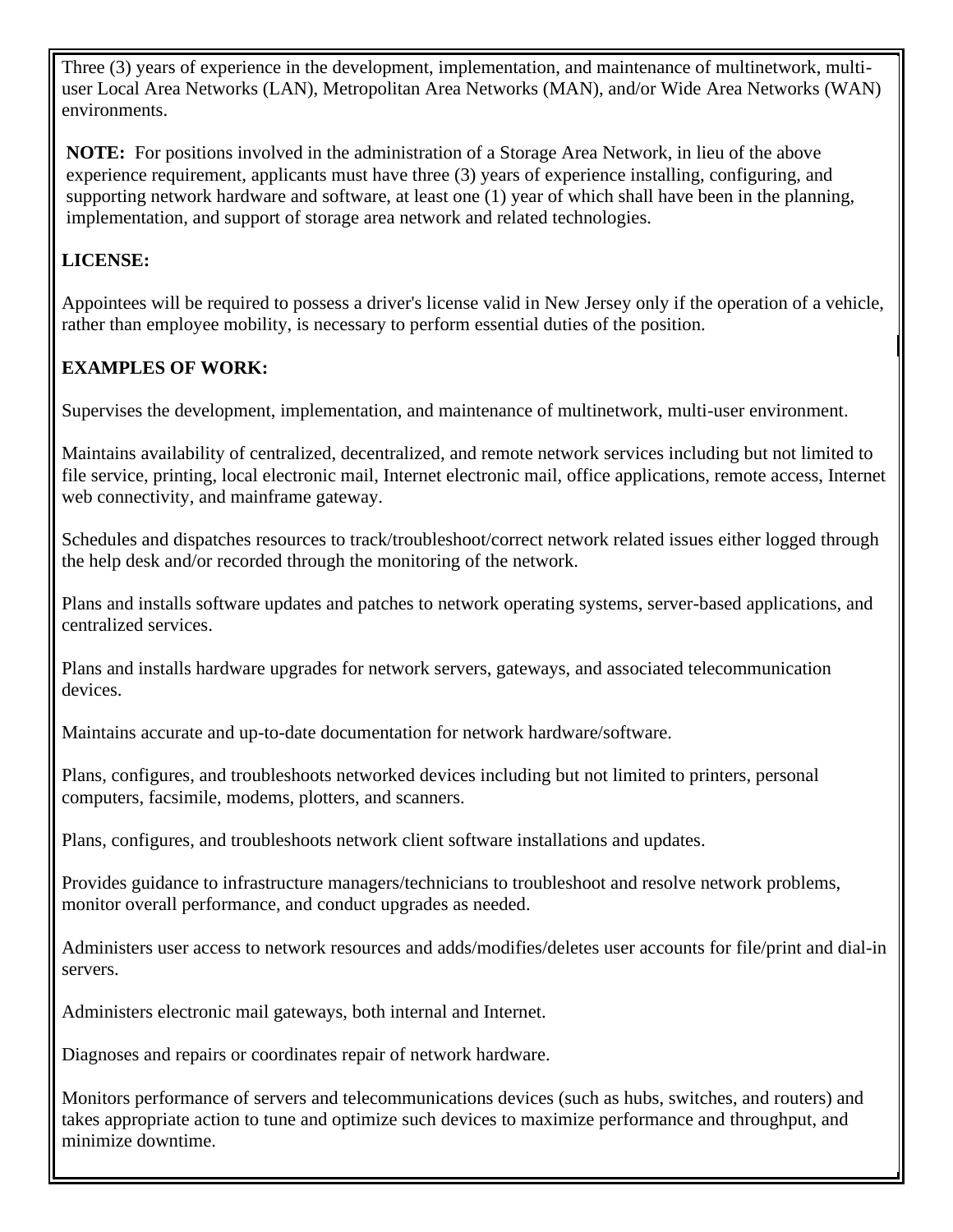Monitors disk capacity and takes appropriate action to ensure adequate disk space is available to networked users, software applications, and attached devices.

Checks and responds appropriately to errors logged by the server and/or network devices.

Maintains accurate and up-to-date documentation (manual or through an online log file) of all errors of high severity and action taken to correct the error.

Develops, implements, and ensures adherence to system standards/procedures.

Maintains the highest levels of network security and data integrity including antivirus countermeasures.

Develops, tests, implements, and periodically updates a disaster recovery plan for the enterprise.

Ensures that daily or weekly and incremental or full backups are performed and verified, and rotates media offsite.

Ensures that clients are able to restore files from backup and/or archive.

Provides technical support to end-users.

Maintains knowledge of network-related emerging technologies and evaluates vendor products for potential use within the agency.

Coordinates with OTIS and other government agencies to ensure optimal use of the network topology, WAN, and wiring infrastructure.

Leads the capacity planning process to ensure timely and cost effective advancement of the network.

Prepares an annual budget for the development, implementation, installation, and termination of network servers and related hardware/software/telecommunications components.

Will be required to learn to utilize various types of electronic and/or manual recording and information systems used by the agency, office, or related units.

**NOTE:** When assigned to the administration of SANs, positions utilizing the title in this nature will be assigned the following duties:

Takes the lead over assigned SAN technical support team and others involved in the work of the unit

Installs, configures, supports, and maintains SANs and associated components

Administers SANs, servers, and associated schedules; manages storage and related devices

Configures and administers data restore and disaster recovery

Responds to user requests for storage allocation

Prepares reports on storage administration best practices, new technologies, and recommended enhancements and configuration changes

Provides formal and informal storage administration training and mentoring